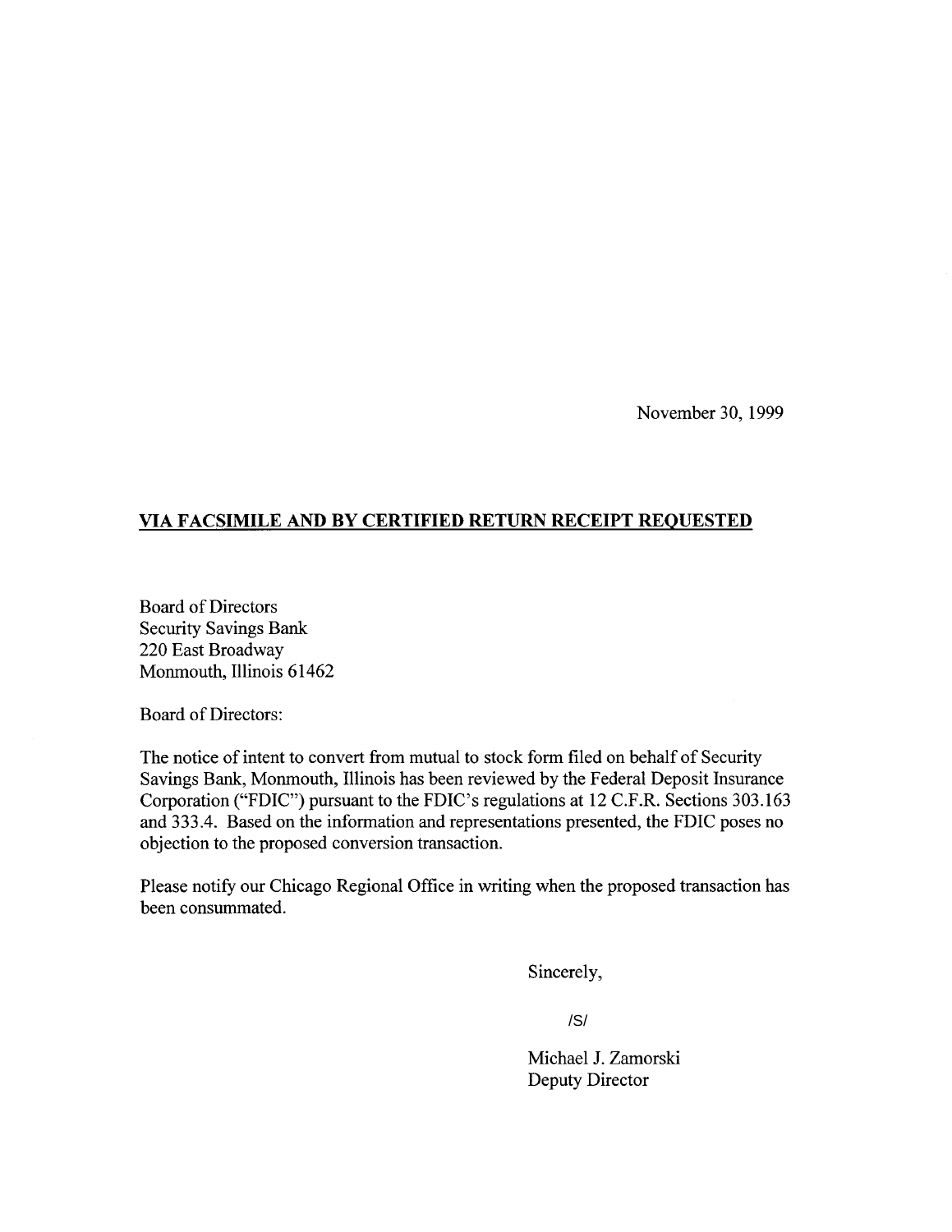## FEDERAL DEPOSIT INSURANCE CORPORATION

IN RE: Security Savings Bank Monmouth, Warren County, Illinois

Application for Consent to Merge

## ORDER AND BASIS FOR CORPORATION APPROVAL

Pursuant to Section 18(c) and other provisions of the Federal Deposit Insurance Act ("FDI Act"), an application has been filed on behalf of Security Savings Bank, Monmouth, Illinois ("SSB"), an Illinois chartered mutual savings bank for the FDIC's consent to merge with an interim Illinois-chartered stock savings bank ("Stock Bank"). SSB is a Savings Association Insurance Fund ("SAIF") member, with total assets of \$103,391,000 and total deposits of \$93,870,000 as of March 31, 1999.

These filings were made in connection with the "Security Savings Bank Plan of Reorganization from a Mutual Savings Bank to a Mutual Holding Company and Stock Issuance Plan" (the "Plan"). Pursuant to the Plan, SSB will: (i) merge with an interim stock savings bank, SSB Interim Two Savings Bank, which will own 100 percent of the stock of the stock savings bank, that will succeed to all the rights and obligations of SSB; and (ii) establish an Illinois mutual holding company, Security Bancorp, MHC ("MHC") which will own 100 percent of the stock of SSB. Presently there are no plans to offer for sale any portion of its stock. The proposed transaction per se will not alter the competitive structure of banking in the market currently served by SSB. SSB's principal office will remain at 220 East Broadway, Monmouth, Warren County, Illinois. Notice of the proposed transaction, in a form approved by the FDIC, has been published pursuant to the FDI Act.

A review of available information, including the Community Reinvestment Act ("CRA") Statement of SSB discloses no inconsistencies with the purposes of the CRA. The bank is expected to continue to meet the credit needs of its entire community, consistent with safe and sound operation of the institution.

In connection with the application the FDIC has taken into consideration the financial and managerial resources and future prospects of the resultant Bank, and the convenience and needs of the community to be served. Having found favorably on these statutory factors and having considered other relevant information, including any reports on the competitive factors furnished by the Comptroller of the Currency, the Board of Governors of the Federal Reserve System, the Office of Thrift Supervision, or the Attorney General of the United States, it is the FDIC's judgement that the application should be and hereby is approved, subject to the following conditions: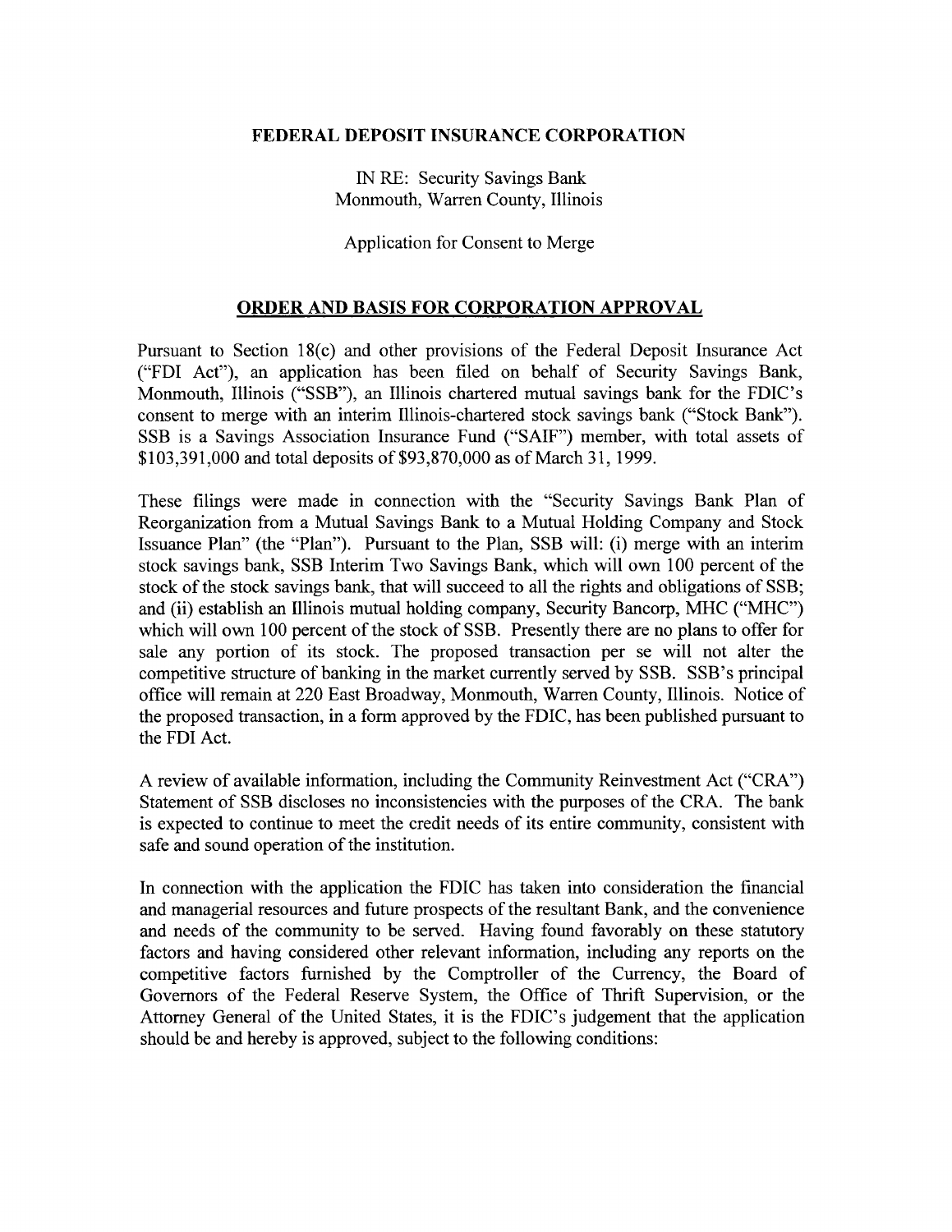- ( 1) That the proposed transaction may not be consummated unless and until the FDIC issues a non-objection letter to the Notice filed on behalf of the applicant pursuant to section 303.161 of the FDIC's Rules and Regulations concerning the mutual-to-stock conversion portion of this transaction;
- (2) That prior to a sale, transfer, or disposition of any shares of SSB by the MHC to any person (including any Employee Stock Ownership Plan), or a conversion of the mutual holding company to stock form, MHC will provide written notification to the FDIC and provide the FDIC with copies of all documents filed with state and federal banking and/or securities regulators in connection with any such sale, transfer, disposition, or conversion;
- (3) That, should any shares of the stock of SSB or the Stock Bank be issued to persons other than MHC, any dividends waived by MHC must be retained by SSB or the Stock Bank and segregated, earmarked, or otherwise identified on the books and records of SSB or the Stock Bank; such amounts must be taken into account in any valuation of the institution and factored into the calculation used in establishing a fair and reasonable basis for exchanging shares in any subsequent conversion of MHC to stock form; such amounts shall not be available for payment to or the value thereof transferred to minority shareholders, by means including through dividend payments or at liquidation;
- (4) That any changes in proposed management, including the board of directors or proposed ownership (10 percent or more of the stock and new acquisitions of or subscriptions to 10 percent or more of the stock), will render this approval null and void unless such proposal is approved by the Regional Director (Supervision) of the FDIC's Chicago Regional Office prior to the consummation of the proposed transaction;
- (5) The transaction being consummated not less than fifteen calendar days after the date of this Order or later than six months after the date of the Order, unless such period is extended for good cause by the FDIC;